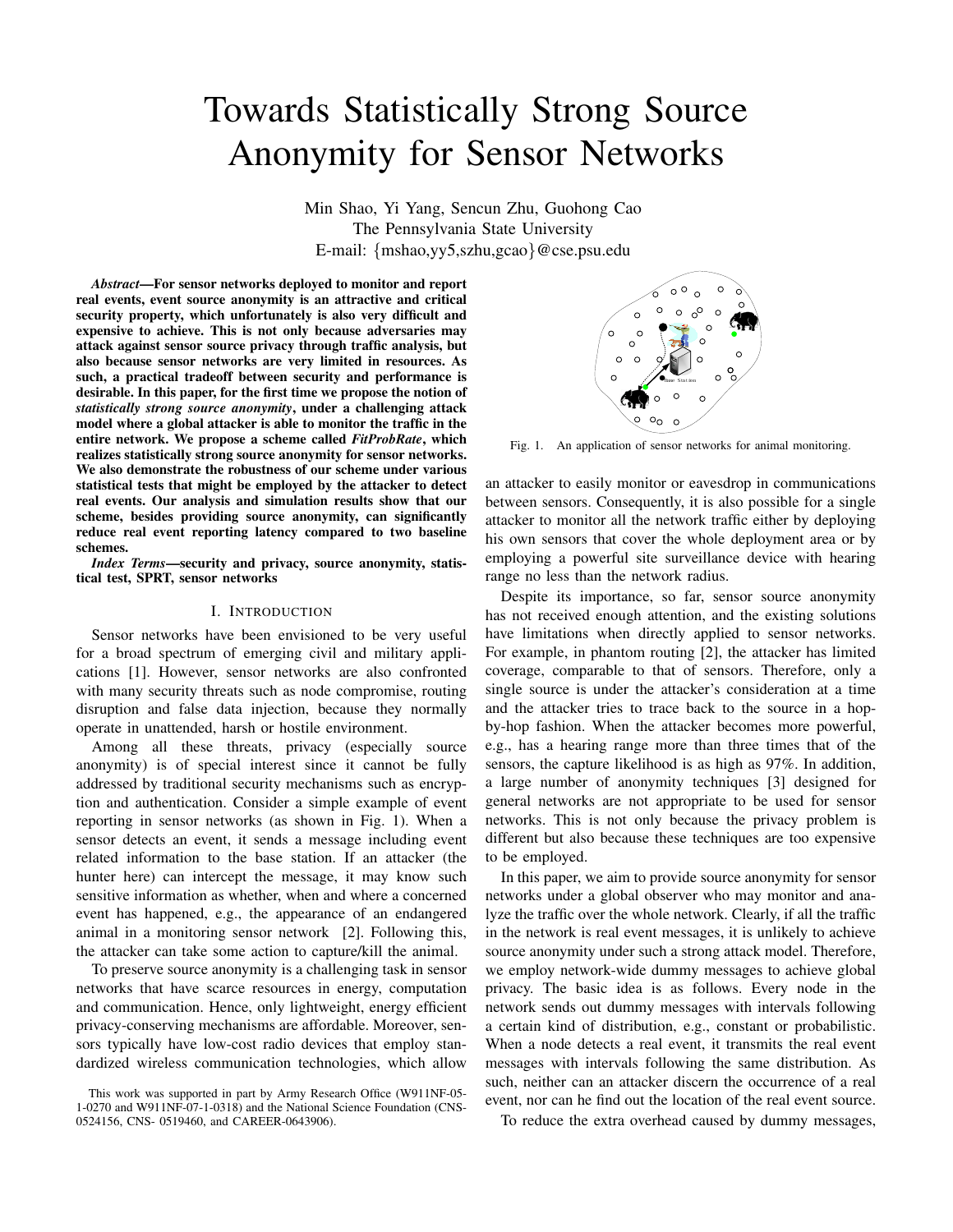the message transmission rate should be relatively low. In this case, however, the real event report latency could be high, because a source node needs to postpone the transmission of a real event message to the next interval. Therefore, the questions we try to answer are: *how to achieve global source anonymity without causing high real event notification latency? Is it possible to provide perfect global privacy without losing performance benefit?*

More specifically, we make the following contributions in this paper. First, we demonstrate that it is difficult to achieve perfect global privacy without sacrificing performance benefit. Hence, we have to relax the perfect source anonymity requirement and for the first time propose a notion of *statistically strong source anonymity* for sensor networks. Second, we devise a realization scheme, called *FitProbRate (Fitted Probabilistic Rate) scheme*, in which the event notification delay is significantly reduced while keeping statistically strong source anonymity, through selecting and controlling the probabilistic distribution of message transmission intervals.

The rest of the paper is organized as follows. We first formalize the problem in Section II. After that, Section III presents the FitProbRate scheme. Its performance is evaluated in Section IV and its security property is analyzed in Section V. Finally, we describe the related work in Section VI and conclude this paper in Section VII.

# II. PROBLEM FORMALIZATION

#### *A. Network Model*

As in other sensor networks [4], our system also assumes that a sensor network is divided into cells (or grids) where each pair of nodes in neighboring cells can communicate directly with each other. A cell is the minimum unit for detecting events; for example, a cell head coordinates all the actions inside a cell. Each cell has a unique id and every sensor node knows in which cell it is located through its GPS or an attackresilient localization scheme [5]. Moreover, we assume a base station (BS) located in the network and works as the network controller to collect event data. Every event has an event id; for example, we may assign a unique id to each type of animals. When a cell detects an event, it will send a triplet (cell id, event id, timestamp), which provides the BS with the source location of the event as well as the time it is detected.

# *B. Adversary Model*

According to the classification in [6], we assume that the adversary is *external*, *global* and *passive*. By external, we assume that the adversary does not compromise or control any sensors. By global, we assume that the adversary can monitor, eavesdrop and analyze *all* the communications in the network. The adversary may launch active attacks by channel jamming or other denial-of-service attacks. However, since these attacks are not related to source anonymity, we do not address them.

Next, we discuss how an adversary may analyze the collected traffic. First, the attacker may simply examine the content of an event message that may contain the source location id. Second, even if the message is encrypted, it is easy for the global adversary to trace back to the source of the message if the encrypted message remains the same during its forwarding, because the adversary is capable of identifying the immediate source of a message. Third, he may perform more advanced traffic analysis including rate monitoring and time correlation. In a rate monitoring attack, the adversary pays more attention to the nodes with different (especially higher) transmission rates. In a time correlation attack, he may observe the correlation in transmission time between a node and its neighbor, attempting to deduce a forwarding path. We assume that the attacker has sufficient resources (e.g., in storage, computation and communication) to perform these advanced attacks.

#### *C. Problem Definition*

According to [7], a mechanism to achieve *anonymity* appropriately combined with dummy traffic yields *unobservability*, which is the state that items of interest (IOIs) are indistinguishable from any IOI of the same type. All the subjects under consideration constitute an *unobservability set*. In our case, the unobservability set consists of all the  $N$  cells in the network. Specifically, we are interested in *event unobservability*, which is defined as follows.

*Definition 1: Event unobservability is a privacy property that can be satisfied if an attacker cannot determine whether real events have occurred through observation.*

Straightforward solutions exist to provide event unobservability by means of dummy traffic. For example, in a *ConstRate* scheme, all the cells in the network send out messages at a constant rate no matter there are real events or not (messages are always encrypted by a secret key shared between a node and the base station [8]). Since the traffic in the network always keeps the same pattern, it effectively defeats any traffic analysis techniques. Clearly, the average transmission latency in a source cell is half of the interval. Although this deterministic solution provides the property of perfect event unobservability, it has an inherent difficulty in setting the constant rate. If the rate is too small, the message delay will be too high; if the rate is too large, this approach will introduce too much dummy traffic into the network.

This motivated us to design probabilistic solutions, which provide the chance of reducing the waiting time. For example, we may adopt an exponential distribution to determine the time intervals between message transmissions, which is referred to as the *ProbRate* scheme here. Under our attack model, a global attacker can easily know the distribution and its mean by a statistic test over the collected time intervals. However, when we keep the seed for generating random numbers secret from an attacker, the attacker may not be able to notice if a message transmission is due to a real event or a dummy message even if a cell sends out a real event message immediately. Intuitively, a cell cannot always send real event messages immediately in the presence of burst events; otherwise, an attacker may notice the change of the underlying distribution. Therefore, it is difficult to guarantee perfect event unobservability while providing low latency.

Hence, the question becomes: *how to reduce the latency as much as possible while still providing a satisfactory degree*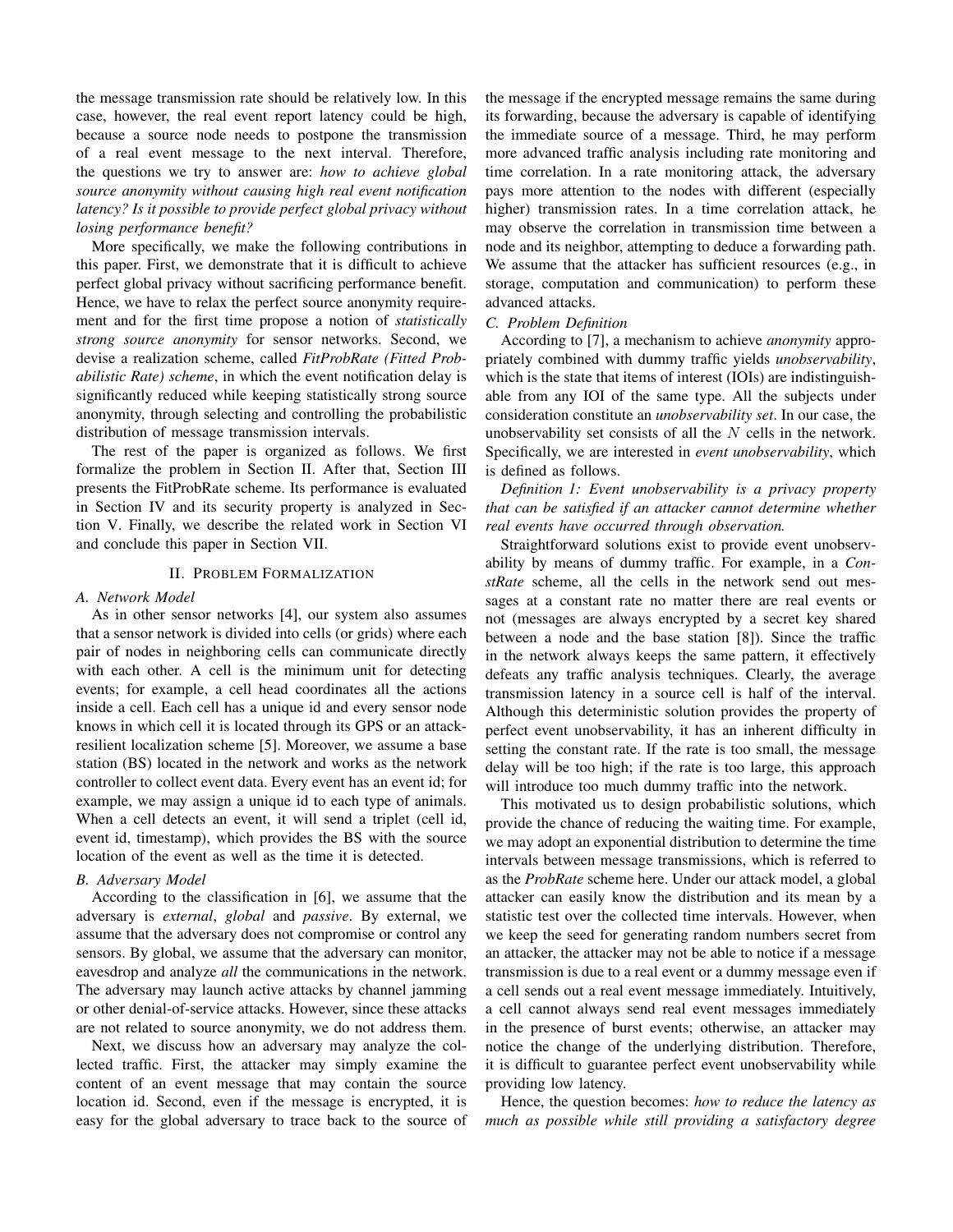*of event unobservability?* In order to achieve low latency, we need to relax the perfect event unobservability requirement and accept *statistically strong event unobservability*.

Let the inter-message delay  $(imd)$  between message  $k(k)$ 0) and  $k + 1$  from cell  $i(1 \le i \le N)$  be  $im d_k^i = t_{k+1}^i - t_k^i$ ,<br>where  $t^i$  is the transmission time of message k from cell i where  $t_k^i$  is the transmission time of message k from cell i. A global observer can see a sequence of continuous intermessage delays, which can be represented by a distribution  $X^i = \{imd_1^i, imd_2^i, \cdots\}$ . Ideally, in a scheme with perfect privacy inter-message delays from all the cells follow the same privacy, inter-message delays from all the cells follow the same distribution. In our case with statistically strong guarantee, distributions of inter-message delays are actually *statistically indistinguishable* from each other. Next, we first introduce the definition of statistically indistinguishable distributions.

*Definition 2: Two probabilistic distributions* X<sup>i</sup> *and*  $X^{j}$  $(1 \leq i, j \leq N, i \neq j)$  are statistically indistinguishable<br>from each other iff they follow the same type of probabilistic *from each other iff they follow the same type of probabilistic distribution with the same parameter (i.e., they have the same distribution function) statistically. They are indistinguishable from each other in the sense that by a statistic test one cannot differentiate them.*

Take the exponential distribution as an example. This distribution has only one parameter  $\lambda (= 1/\mu)$ . Hence, if two probabilistic distributions are both exponential distributions with very close means, they are statistically indistinguishable from each other. Note that if a distribution is controlled by multiple parameters (e.g., two in a normal distribution), two data sets are statistically indistinguishable only when all these parameters of the probabilistic distribution derived from the two data sets are the same or very close. Clearly, the more parameters a distribution has, the harder it is to prove its statistical indistinguishability. As such, in the following we will limit our discussion on one-parameter distribution.

For the one-parameter distribution, the property of statistically strong event unobservability is related to two security parameters  $\alpha$  and  $\epsilon$ , where  $\alpha$  controls the goodness of fit to a specific probabilistic distribution and  $\epsilon$  controls the closeness of the parameter derived from the observations to that of the population. These two security parameters are used together so that message transmission time intervals from all the cells in the network, including the real sources if any, follow the "same" distribution with the "same" parameters. Here "same" means that an attacker cannot tell the difference through a statistical hypothesis test. More formally, we call this statistically strong event unobservability as  $(\alpha, \epsilon)$ -unobservability, because two parameters  $\alpha$  and  $\epsilon$  tightly relate to this privacy property.

*Definition 3:*  $(\alpha, \epsilon)$ -unobservability  $(\alpha, \epsilon > 0)$  is a type of *statistically strong event unobservability, in which a distribution*  $X^i$  (with parameter  $\lambda^i$ ) is statistically indistinguishable *from a probabilistic distribution* X *(e.g., exponential with parameter* λ*) under the following conditions:*

1) 
$$
n \int_{-\infty}^{+\infty} [F(X^{i}) - F(X)]^{2} \Psi[F(X)] dF(X) \leq c,
$$
  
2)  $(1 - c) \leq k \leq (1 + c)$ 

2) 
$$
(1 - \epsilon)\lambda \leq \lambda^i \leq (1 + \epsilon)\lambda
$$
,

2)  $(1 - \epsilon)\lambda \leq \lambda^i \leq (1 + \epsilon)\lambda$ ,<br>where *n* is the sample size, *F* is a cumulative distribution *function (CDF),* Ψ *is a weight function, and* <sup>c</sup> *is a critical value determined by* α*.*

The left side of Condition 1 calculates the distance between two CDFs. Details of evaluating the distance between two distributions could be found in [9], [10]. If the distance between two distributions is smaller than a critical value determined by significance level  $\alpha$  and their parameters are close to each other in a way determined by  $\epsilon$  in Condition 2, these two distributions satisfy  $(\alpha, \epsilon)$ -unobservability. The above distance evaluation of CDFs was used in Anderson-Darling test [11] for goodness of fit tests; therefore, to achieve  $(\alpha, \epsilon)$ -unobservability our schemes will directly use Anderson-Darling tests. The above definition is rather general, which leaves a large room for defining  $\alpha$  and  $\epsilon$  according to different applications or extending it to the multiple-parameter case.

# III. THE FITPROBRATE SCHEME

In this section, we discuss the building blocks of our scheme, including the policy for dummy traffic generation and the policy for embedding real event messages. Finally, a running example is used to illustrate the entire process of our scheme.

# *A. Policy for Dummy Traffic Generation*

The transmission rate of dummy messages determines the network transmission overhead. As discussed in Section II-C, high rate causes high message overhead, whereas low rate increases the delay of reporting real events. In addition, the *ProbRate* scheme where message transmission rate follows a probabilistic distribution provides an opportunity for reducing latency, compared with the *ConstRate* scheme where message transmission rate is fixed. Hence, we prefer probabilistic message transmission intervals.

Now we need to decide what probabilistic distribution to use. There are many probability distributions; e.g., exponential, uniform, weibull, normal. The advantage of an exponential distribution is that it has only one parameter ( $\lambda = 1/\mu$ , where  $\mu$  is the mean), which makes it relatively easy to achieve  $(\alpha, \epsilon)$ -unobservability. Therefore, to maximize the communication randomness and to simplify the problem, we choose the exponential distribution to control the rate of dummy traffic generation.

Specifically, Algorithm 1 implements our idea of probabilistic dummy traffic generation. Suppose there are a series of  $k$  dummy messages, our goal is to make the time intervals between two consecutive messages  $(imd_i, i = 1, 2, \dots, k-1)$ follow an exponential distribution. Given a mean  $\mu$  and a global variable seed, the algorithm returns the time interval to transmit the next dummy message. The mean  $\mu$  of the exponential distribution is a system parameter and we assume it is known to the adversary because he can calculate it from observed message intervals. However, the seed for generating random numbers is kept secret from the adversary, and the seed is hard to guess and different for each sensor node.

# *B. Policy for Embedding Real Traffic*

When a real event happens, by exactly following the ProbRate scheme, i.e., determining the waiting time based on Algorithm 1, in the long run, we cannot gain anything over the ConstRate scheme if the message transmission rates in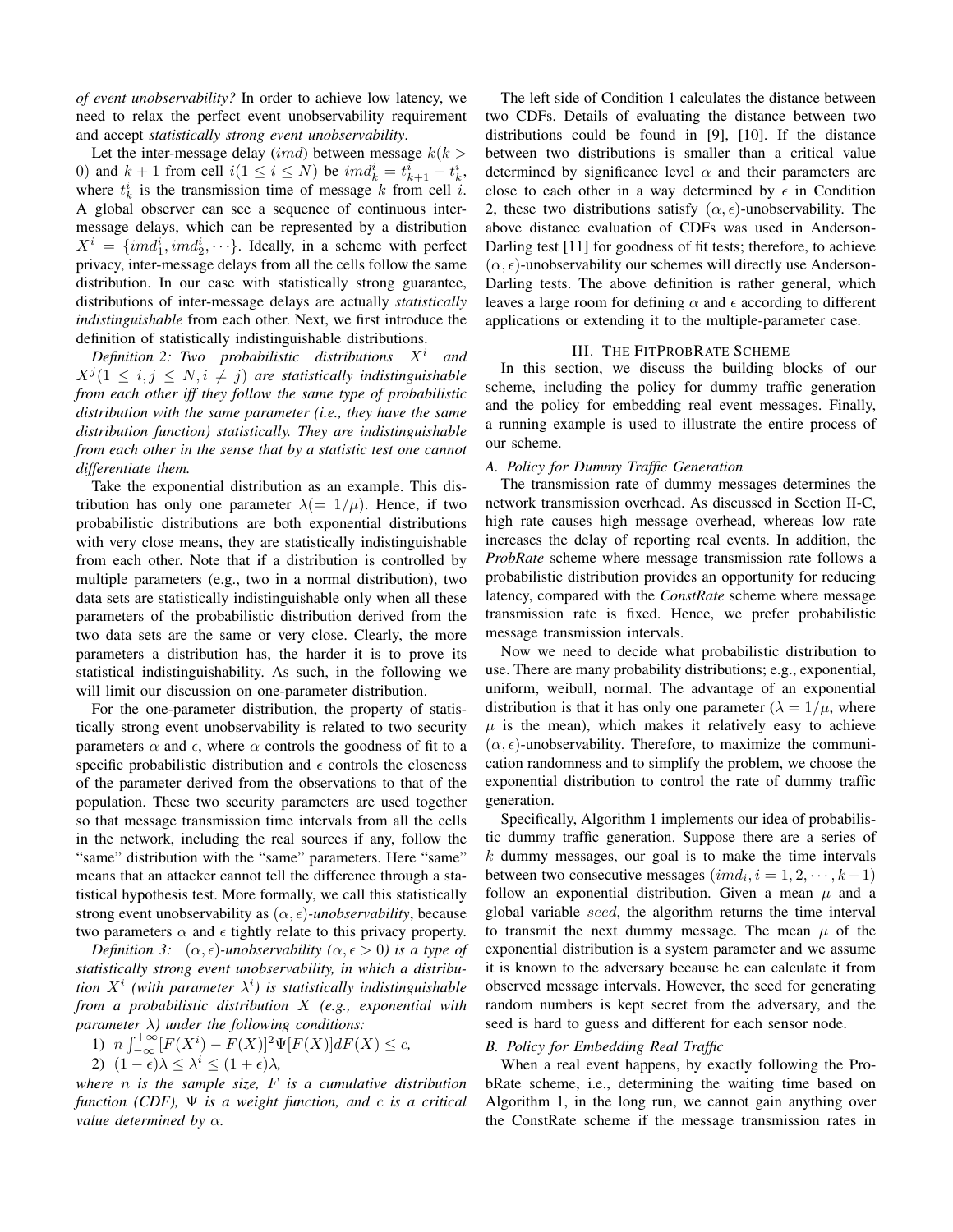# **Algorithm 1**: Probabilistic Traffic Generation

**Input:** mean  $\mu$ ;

**Output:** a time interval following the exponential distribution with mean  $\mu$ ;

# **Procedure PTG:**

- 1: seed(seed); {Assign seed as the seed for random number generation,
- a unique seed is preloaded in each sensor.}
- 2: return exponential $(\mu)$ ;

these two schemes have the same mean. On the other hand, if the real event message is sent out right away, the distribution of time intervals could be skewed (i.e., the mean becomes smaller), leaving the real event evident. So, our goal is *to keep the message transmission intervals following the same distribution while reducing the real event report latency*.

More formally, when a real event  $E_k$  happens after the dummy events  $E_i(1 \leq i \leq k-1)$ , the corresponding message should be sent out only when the next time interval  $(imd<sub>k</sub>$ ) and the earlier ones  $(imd_i, i = 1, 2, \dots, k - 1)$  satisfy the following two conditions:

- The whole series  $\{imd_1, imd_2, \cdots, imd_{k-1}, imd_k\}$  still follow the same exponential distribution;
- $imd_k$  is as small as possible.

From the attacker's perspective, in order to detect real event messages, he may perform a statistic test to determine if the message transmission intervals always follow the same exponential distribution of the same mean  $\mu$ , after monitoring the network traffic and collecting sufficient message transmission intervals. More specifically, the statistic test can be broken into two parts: test if the distribution is exponential and test if the mean is  $\mu$ . To defend against the attacker's strategies, we adopt the following techniques:

- 1) A statistic test called Anderson-Darling Test is adopted to keep the message intervals of each cell following an exponential distribution, controlled by parameter  $\alpha$ ;
- 2) A method is used to ensure the measured sample means of the distribution do not deviate too far from the true mean  $\mu$ , controlled by parameter  $\epsilon$ .

Next, we introduce these two techniques separately.

*1) Anderson-Darling Test:* Anderson-Darling Test [12] (A-D test in short) is a goodness fit test to determine if a series of data follow a certain probabilistic distribution. The basic idea is to evaluate the distance between the distribution of the sample data and a specified probabilistic distribution. If the distance is statistically significant, the data do not follow this distribution. More formally, the test is defined as follows.

- $H_0$ : The data follows a specified distribution;
- $H_a$ : The data do not follow a specified distribution;
- Test Statistic:  $A^2 = -n S$ , where

$$
S = \sum_{i=1}^{N} \frac{2i-1}{n} [\log F(X_i) + \log(1 - F(X_{n+1-i}))].
$$

```
Here F is the CDF of interest, n is the sample size, and
X_i denotes the ith datum;
```
- Significance Level:  $\alpha$  (typically equals to 0.05);
- Critical Region: The critical values for the A-D test depend on the specific distribution being tested. Tabulated values and formulas have been published by Stephens [12]. If the test statistic  $A^2$  is greater than the corresponding critical value  $c$ , the hypothesis that the distribution is of a specific form will be rejected.

Algorithm 2 shows some details of this A-D test for an exponential distribution. The input is a series of  $x_i$ , i.e., the time interval between two consecutive messages sent out from a cell, and the output is a decision if the series follow an exponential distribution. This algorithm mainly involves a sorting and a statistic calculating operation. The time complexity for sorting is  $O(n \log n)$  (e.g., by quicksort) and the time complexity for calculating the test statistic is  $O(n)$ , where  $n$  is the window size (the size of the input). Therefore, the complexity of this algorithm is  $O(n \log n)$ .

| <b>Algorithm 2:</b> Goodness of Fit Test                                  |  |  |  |  |  |  |  |  |
|---------------------------------------------------------------------------|--|--|--|--|--|--|--|--|
| <b>Input:</b> a sequence of data $\{x_i, 1 \leq i \leq n\}$ ;             |  |  |  |  |  |  |  |  |
| <b>Output:</b> TRUE, if $\{x_i, 1 \leq i \leq n\}$ follows an exponential |  |  |  |  |  |  |  |  |
| distribution; FALSE, otherwise.                                           |  |  |  |  |  |  |  |  |
| <b>Procedure Anderson-Darling:</b>                                        |  |  |  |  |  |  |  |  |
| 1: sort $x_i$ into an ascending order: $x_1 \le x_2 \le \cdots \le x_n$ ; |  |  |  |  |  |  |  |  |
| 2: calculate the test statistic: $A^2$ ;                                  |  |  |  |  |  |  |  |  |
| 3: if $(A^2 < c)$ {                                                       |  |  |  |  |  |  |  |  |
| 4: then return TRUE;                                                      |  |  |  |  |  |  |  |  |
| 5: else return FALSE;                                                     |  |  |  |  |  |  |  |  |
|                                                                           |  |  |  |  |  |  |  |  |

6: **end if** In our problem setting, we want to use the A-D test to find an appropriate inter-message delay (imd) for transmitting the real event message, such that Algorithm 2 will return TRUE when given the whole series of time intervals  ${imd_1, imd_2, \cdots, imd_{k-1}, imd}.$  Because the A-D test is a

statistical test, the solution to pass the test is not unique. Therefore, the A-D test is repeated until the test is passed. Because a small but random delay is preferred, the search process for imd starts from 0, and increases in a small random pace whenever it fails the A-D test. Algorithm 3 shows the details of the search algorithm.

It has a series of time intervals as input and returns the first imd that can pass the A-D test. The selection of the granularity (INCREASEPIECE) affects the running time. We set INCREASEPIECE to be a random number between 0 and the first quartile of the input data set, as shown in the algorithm (line 2). Based on our experiments, this can achieve a relatively small delay within a relatively short time. From line 4 to line 11, the test repeats until it finds a value which can pass the A-D test or a value which cannot be accepted because the delay becomes larger than a specified upper bound (line 5), e.g., the maximum value of  $imd_1, imd_2, \ldots, imd_n$ . In the latter case, another  $INCREASEPIECE$  will be selected (line 6) and the searching process starts over from the value of 0. The whole algorithm terminates when a proper delay is found. Because many values can pass the A-D test with the same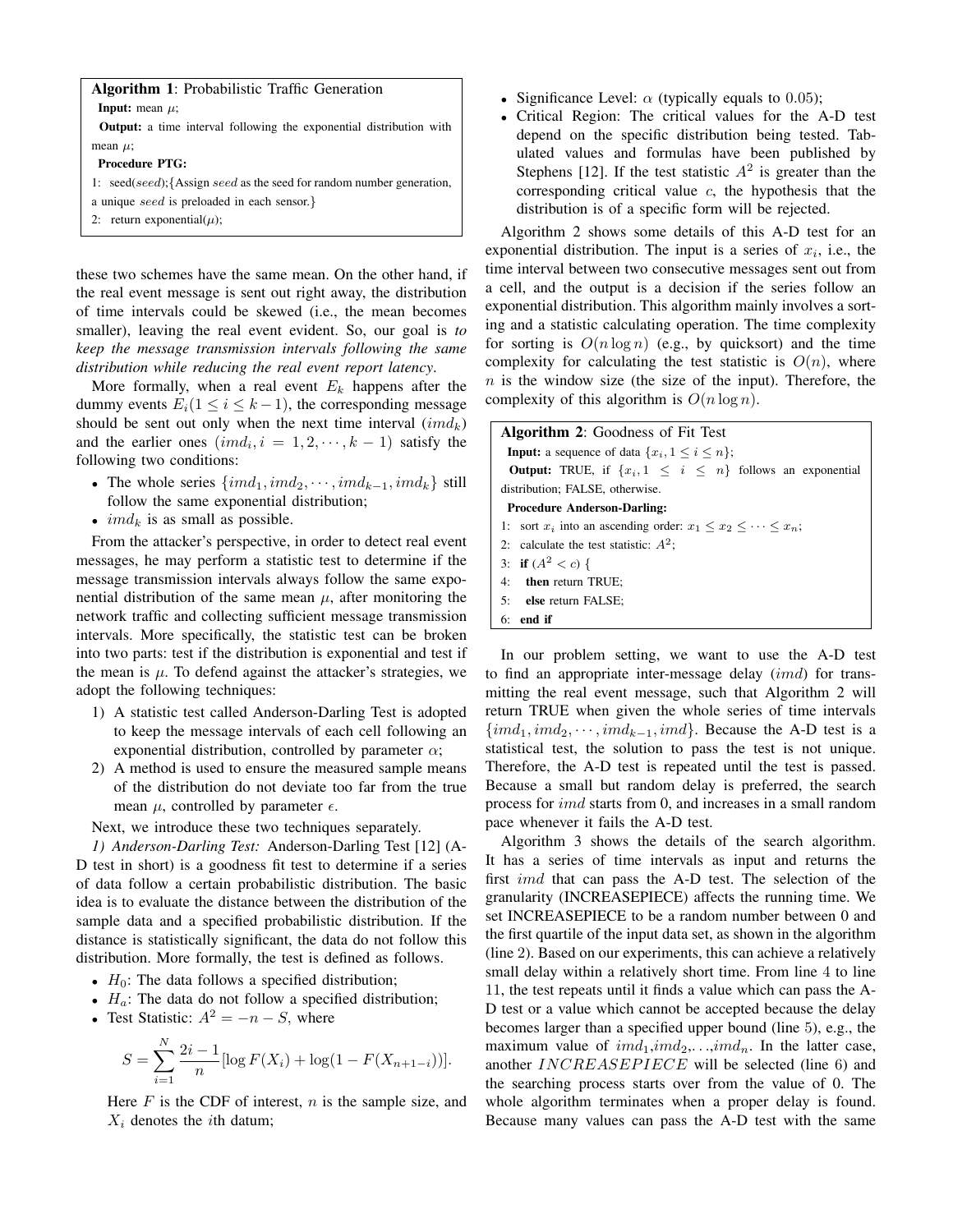| <b>Algorithm 3:</b> Search for a Proper Delay to Send a Real                           |  |  |  |  |  |  |
|----------------------------------------------------------------------------------------|--|--|--|--|--|--|
| Event Message                                                                          |  |  |  |  |  |  |
| <b>Input:</b> a sequence of inter-message time intervals $\{imd_i(1 \leq i \leq n)\};$ |  |  |  |  |  |  |
| <b>Output:</b> a proper delay <i>imd</i> to send a real event message;                 |  |  |  |  |  |  |
| Procedure search delay:                                                                |  |  |  |  |  |  |
| 1: $\mu = \text{mean}(imd_1, imd_2, \ldots, imd_n);$                                   |  |  |  |  |  |  |
| $INCREASEPIECE = \text{rand}(0, \text{first quartile})$ ;<br>2:                        |  |  |  |  |  |  |
| $imd = -INCREASEPIECE;$<br>3:                                                          |  |  |  |  |  |  |
| 4:<br>repeat                                                                           |  |  |  |  |  |  |
| <b>if</b> imd $>$ upper_bound <b>then</b><br>5:                                        |  |  |  |  |  |  |
| $INCREASEPIECE = \text{rand}(0, \text{ first quartile})$ ;<br>6:                       |  |  |  |  |  |  |
| 7:<br>$imd =$ -INCREASEPIECE;                                                          |  |  |  |  |  |  |
| end if<br>8:                                                                           |  |  |  |  |  |  |
| $imd = INCREASEPIECE$ ; {A-D test begins from 0}<br>9:                                 |  |  |  |  |  |  |
| 10: ret = Anderson-Darling( $\{imd_2, imd_3, \ldots, imd_n, imd\}$ );                  |  |  |  |  |  |  |
| 11: <b>until</b> ret $==$ TRUE;                                                        |  |  |  |  |  |  |
| 12: return $imd$ ;                                                                     |  |  |  |  |  |  |

input, an appropriate value can be found quickly. This has been verified by experiments. With sample sizes of 20, 40, 80, 160, 320, 640, 1280, 2560, 5120 and 10240, Algorithm 3 always terminates within 2∼10 rounds.

*2) Sample Mean Recovery:* If there are multiple continuous real events happening, Algorithm 3 will be called repeatedly. In this case, the sample mean will gradually decrease as smaller delays are favored in Algorithm 3. According to the Central Limit Theorem, the sample means follow a normal distribution. From the perspective of an attacker, every time he observes a new time interval, he will need to make a "yes" or "no" decision on whether a real event has occurred. If "yes", he will take an action (e.g., to check the suspicious cell by himself); otherwise, he will do nothing. However, when he makes a "yes" decision, it is possible that it is a wrong decision. Thus, as a balance between false positive rate and false negative rate, an attacker needs to determine a threshold. Once the difference between the sample mean and the true mean is beyond this threshold, he will consider the occurrence of a real event and take an action.

Thus, we need to deliberately recover the sample mean so that it will never deviate from the true mean beyond this threshold. Specifically, in our scheme we will set this threshold as  $\epsilon \mu$ , because in Definition 3 the condition  $(1 - \epsilon)\lambda \leq \lambda^i \leq$  $(1 + \epsilon)\lambda$  is equivalent to  $(1 - \epsilon)\mu \leq \mu^i \leq (1 + \epsilon)\mu$  for the exponential distribution with  $\lambda = 1/\mu$ . We will search for an appropriate new time interval for the next message (real or dummy event) such that the sample mean of the entire time series including the new one is within  $\epsilon \mu$  from the true mean. Algorithm 4 serves this purpose. It calculates the value needed to recover the mean (line 3) and a random number is selected between this value and a value following exponential distribution with mean  $\mu$  (line 4) until this random number can pass A-D test (line  $5 - 8$ ).

From the above discussions, the significance level  $\alpha$  defined in the A-D test is used to control the acceptable distance between the observed distribution of message transmission

| <b>Algorithm 4:</b> Recovery of Mean                                       |  |  |  |  |  |  |  |  |
|----------------------------------------------------------------------------|--|--|--|--|--|--|--|--|
| <b>Input:</b> mean $\mu$ , a sequence of data $\{x_i, 1 \leq i \leq n\}$ ; |  |  |  |  |  |  |  |  |
| <b>Output:</b> a proper delay to send out the next message;                |  |  |  |  |  |  |  |  |
| Procedure recovery:                                                        |  |  |  |  |  |  |  |  |
| 1: $sum = sum(x_2, x_3, \dots, x_n);$                                      |  |  |  |  |  |  |  |  |
| 2: $dx = \mu \cdot \frac{sum}{n-1}$ ;                                      |  |  |  |  |  |  |  |  |
| 3: $y_1 = (\mu + dx) * n-sum;$                                             |  |  |  |  |  |  |  |  |
| 4: $y_2 = PTG(\mu)$ ; //defined in Algorithm 1                             |  |  |  |  |  |  |  |  |
| 5: repeat                                                                  |  |  |  |  |  |  |  |  |
| 6: $x = \text{rand}(y_1, y_2);$                                            |  |  |  |  |  |  |  |  |
| 7: ret = Anderson-Darling( $\{x_2, x_3, \dots, x_n, x\}$ );                |  |  |  |  |  |  |  |  |
| until ret $==$ TRUE<br>8:                                                  |  |  |  |  |  |  |  |  |
| 9:<br>return $x$ ;                                                         |  |  |  |  |  |  |  |  |

time intervals and the exponential distribution.  $\epsilon$  reflects an acceptable difference between the sample mean and the true mean, which will not cause suspicion from the attacker. With these two parameters, our FitProbRate scheme can achieve the statistically strong source anonymity defined by  $(\alpha, \epsilon)$ unobservability.

#### *C. A Running Example*

To illustrate the whole process, a running example is shown in Fig. 2. According to Algorithm 1, three dummy messages are supposed to be sent out at time  $A$ ,  $B$  and  $E$ , respectively. At time  $C$ , a real event happens, so Algorithm 3 is called and this real event is sent out at time  $D$ . After this, according to Algorithm 4, the dummy message at time  $E$  is canceled and rescheduled at time F. From the attacker's point of view, he can only see the intervals between A and B, B and D, D and  $F$ , which follow an exponential distribution and the mean is stable. Thus, the attacker cannot tell if any real event has happened.



Fig. 2. A running example to illustrate the entire process.

All algorithms can be easily implemented in sensor networks because they only involve simple operations. For example, TinyOS supports all functions used in our algorithms such as log and exp. These algorithms can be further optimized. For example, in Algorithm 2, the calculation of  $S$  involves a summation of  $n$  values. Whenever Algorithm 3 calls the A-D test (Algorithm 2),  $n-1$  values in the time series are the same as that in the previous call. Thus, only one additional  $log$  and one additional exp operations are needed.

#### IV. PERFORMANCE EVALUATIONS

In this section, we compare the performance of the Fit-ProbRate scheme, the ConstRate scheme, and the ProbRate scheme.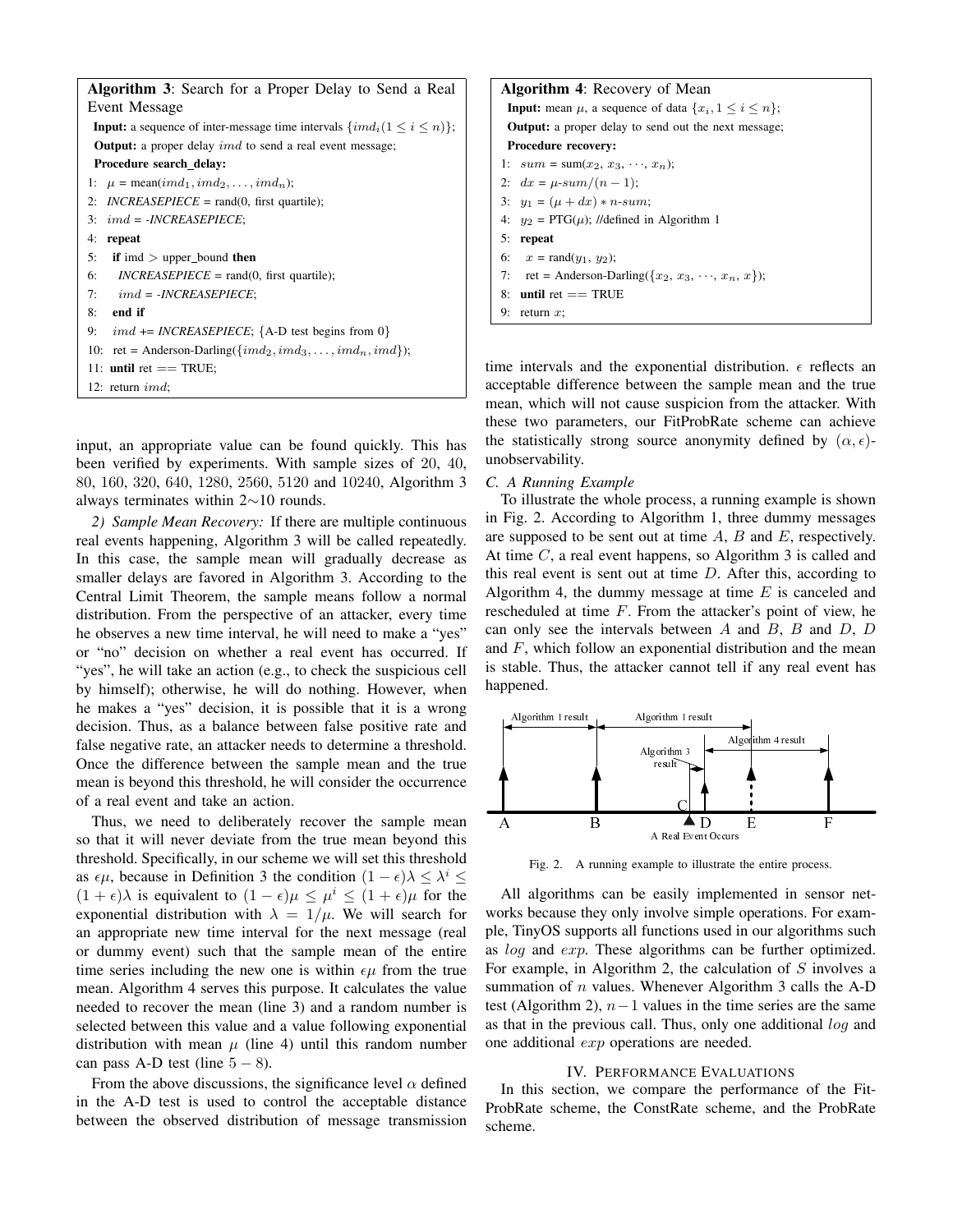#### *A. Comparison between FitProbRate and ConstRate*

In the simulation, the mean of dummy message intervals is 20s. Real events arrive according to a Poisson Arrival process with the mean changing from  $1/20$  to  $1/100$ . Fig. 3 shows the delay to send a real event in both schemes. As can be seen, the average latency in the FitProbRate scheme is less than 1s, whereas the average latency in the ConstRate scheme is 10.87s, which indicates that FitProbRate can significantly reduce the transmission delay of the real event messages.



Fig. 3. Comparing average delay in the FitProbRate scheme ( $\alpha = 0.05$ ,  $\epsilon = 0.1$ ) with the ConstRate scheme.

# *B. Comparison between FitProbRate and ProbRate*

In this simulation, dummy messages are generated at the average rate of 1/40s and the simulation runs for a total of 3600-second simulation time. For easy illustration, we only show part of the simulation result in Fig. 4. In the ProbRate scheme, real event messages and dummy messages are treated equally; that is, their transmission time intervals are determined by the output of Algorithm 1. To make a more comprehensive comparison, we examine three traffic patterns at different levels of burstiness for real event message generation, as shown in three different columns of Fig. 4.

In Fig. 4(a), each real event message arrives at the time point according to an exponential distribution; in Fig. 4(b) and (c), three and five real event messages are generated in a burst, at the same time points as in Fig.  $4(a)$ . Figs.  $4(d)-(f)$ visualize the time slots at which real event messages are ready as shown by the solid lines. The dotted lines are the time points when real event messages are actually forwarded. From these figures, we can observe that real event messages are forwarded more frequently in our scheme than the ProbRate scheme. As a result, the transmission latencies of real event messages in our scheme will be much smaller than that in ProbRate.

Figs. 4(g)-(i) quantify these observations. As shown in the figure, the FitProbRate scheme can significantly reduce the real event message forwarding latency compared with the ProbRate scheme. If the real events happen in burst, the latency will be higher. As traffic pattern 3 is more bursty than traffic pattern 1, the average delay in Fig. 4(i) is also much higher than that of Fig. 4(g). This is because the average waiting time must increase to recover from mean skewness when more real messages need to be sent out within a certain time.

# V. SECURITY ANALYSIS

We first prove that the FitProbRate scheme has the property of  $(\alpha, \epsilon)$ -unobservability. Then, we show the robustness of our scheme against various powerful statistical tests.

#### *A. Security Property*

We have the following theorem on the security property of the FitProbRate scheme.

*Theorem 1: The FitProbRate scheme has the property of*  $(\alpha, \epsilon)$ *-unobservability.* 

*Proof:* To prove that the FitProbRate scheme has the property of  $(\alpha, \epsilon)$ -unobservability, we need to prove that the statistically strong event unobservability has been achieved under the control of parameters  $\alpha$  and  $\epsilon$ .

Under the control of parameter  $\alpha$ , by Algorithm 3 the distribution  $X<sup>i</sup>$  of message transmission intervals from any cell  $i(1 \le i \le N)$  can pass the A-D test. This means that the difference between the empirical cumulative distribution function (CDF) from the ordered sample data and the cumulative distribution function of the corresponding exponential distribution  $X$  is smaller than the critical value  $c$  decided by the predetermined significance level  $\alpha$ , according to the nature of A-D test. Namely, the following formula holds:  $m \int_{-\infty}^{+\infty} [F(X^i) - F(X)]^2 \Psi[F(X)] dF(X) \leq c$ , where *n* is the sample size. *F* is the CDE and *V* is the weight function of sample size, F is the CDF and  $\Psi$  is the weight function of the goodness of fit test the goodness of fit test.

Moreover, under the control of parameter  $\epsilon$ , once the sample mean  $\mu^{i}$  from any cell i deviates from the population mean  $\mu$  of the exponential distribution in a noticeable way, i.e.,  $|\mu^{i} - \mu| \geq \epsilon$ , Algorithm 4 will be automatically triggered to recover the mean. Hence, the sample mean from any cell in the network cannot be differentiated from the population mean under the control of  $\epsilon$ . That is, at any time  $(1 - \epsilon)\mu \leq$  $\mu^{i} < (1 + \epsilon)\mu$ .

In summary, probabilistic distributions of message transmission intervals from real sources are statistically indistinguishable from those of other cells that send out dummy messages. By Definition 3, we say the FitProbRate scheme has the property of  $(\alpha, \epsilon)$ -unobservability.

Assuming the employment of our scheme, we consider what the attacker can do to detect real events. Clearly, we cannot limit an attacker from using any statistical tool, so what we show below are based on our guessing of the general while powerful techniques that might be used by the attacker. We believe other statistic testing methods will render the similar results.

We assume that the attacker has enough resources (e.g., in storage and computation) to collect and analyze message time intervals from all the cells in the network. Then, the attacker will try to identify sources with different distributions of message time intervals. To do this, the attacker can first conduct some goodness of fit tests to check whether the probabilistic distributions of message time intervals from every cell follow the exponential distribution. If the distribution from any cell cannot pass the goodness of fit test, the corresponding cell will be marked as a potential real source. Two widely used distribution test tools are adopted here: Anderson-Darling (A-D) test [9] and Kolmogorov-Simirnov (K-S) test [13]. For those distributions that can pass the goodness of fit test, the attacker then further performs the mean test. Those cells whose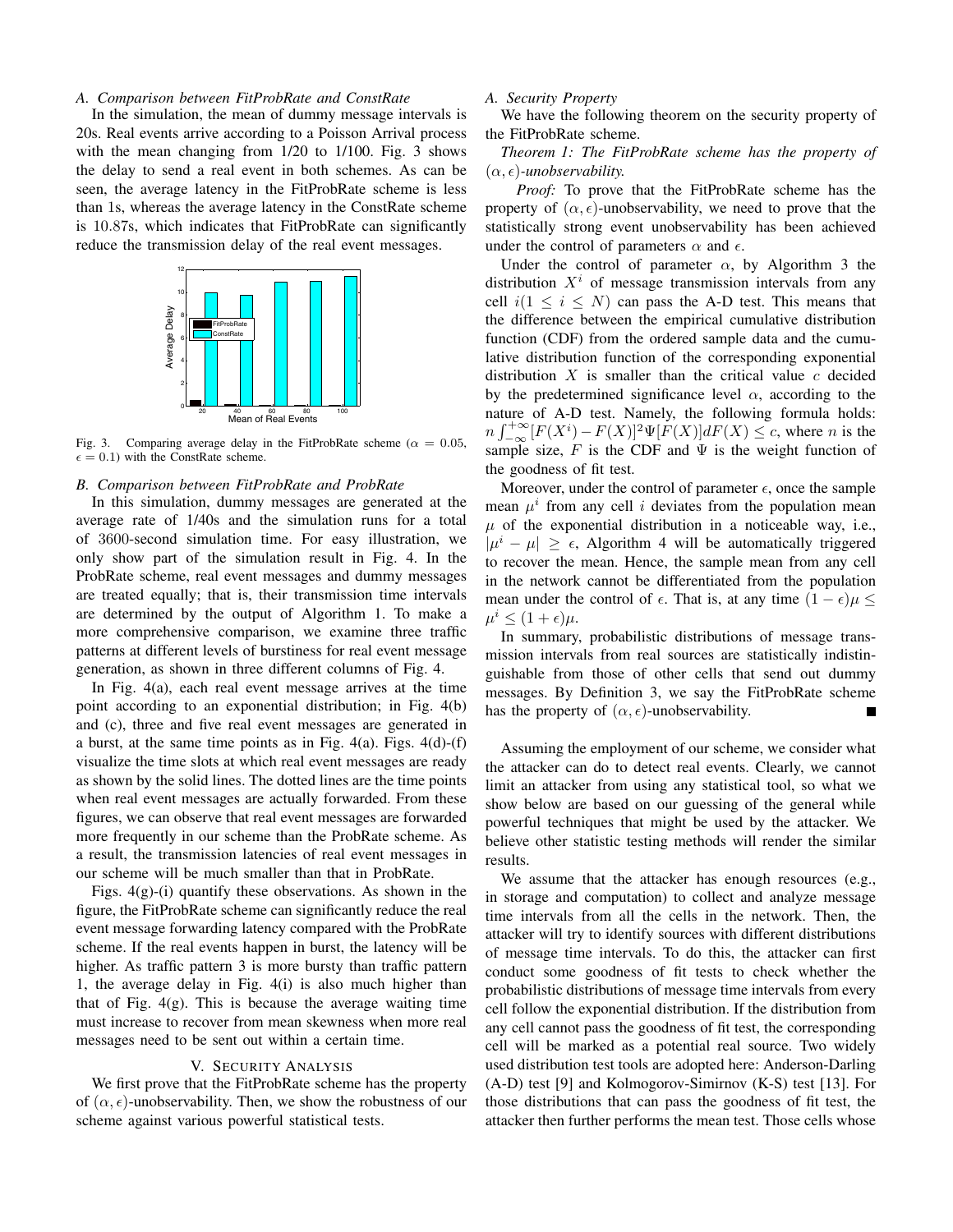

Fig. 4. Performance comparison between the FitProbRate scheme ( $\alpha = 0.05$ ,  $\epsilon = 0.1$ ) and the ProbRate scheme under different real traffic patterns. In  $(a)-(c)$ , 1, 3, or 5 real event messages are generated in a burst. In  $(d)-(f)$  the solid lines are the time points when real events are ready and the dotted lines are the time points when real event messages are actually forwarded. (g)-(i) show the numerical values of real event transmission latency under three different real traffic patterns.

sample means deviate from the true mean beyond a certain degree will be marked as potential real sources, too. The SPRT (Sequential Probability Ratio Test) [14] is a good choice for the mean test, because SPRT could minimize the number of samples required to make a decision after continuous observations.

Next, we demonstrate the robustness of our FitProbRate scheme in defending against these testing techniques by the attacker, including its robustness to the distribution tests as well as its robustness to the mean test.

# *B. Robustness to Distribution Tests*

To detect abnormal probabilistic distributions of message time intervals, the attacker can check whether a probabilistic distribution  $X<sup>i</sup>$  is exponential. For the attacker, the hypotheses in the test are:

- $H_0$ -the distribution is exponential:  $F(X^i) = F(X)$ .<br>
  $H_0$ -the distribution is not exponential:  $F(X^i) \neq F(X)$
- $H_1$ -the distribution is not exponential:  $F(X^i) \neq F(X)$ .<br>When the attacker makes a decision, there are some ricks for

When the attacker makes a decision, there are some risks for him to get wrong decisions. The decision is called a *detection*, if  $H_1$  is accepted when it is actually true. If in this case  $H_0$  is accepted, then it is called *false negative*. On the other hand, if  $H_0$  is in fact true, accepting  $H_1$  is a *false positive*. For the attacker, the false positive rate is denoted as  $\alpha'$  and the false negative rate is denoted as  $\beta'$ . Note that in our scheme the false positive rate is actually equal to the significance level  $\alpha$  defined in the A-D test and we denote our false negative rate as  $\beta$ . To differentiate from ours, the attacker's rates are denoted as  $\alpha'$  and  $\beta'$  correspondingly.

One may argue that if the attacker selects a significance level  $\alpha'$  different from that in our algorithm ( $\alpha$ ), then the attacker may detect the perturbed probabilistic distributions from the real sources. However, there is a tradeoff between false positive rate  $\alpha'$  and false negative rate  $\beta'$  in attacker's distribution test. To explain this, let us consider two extreme cases. If the rejection region has critical values  $-\infty$  and  $+\infty$ , then the attacker always accepts  $H_0$ . In this case,  $\alpha'$ and  $\beta' = 1$ . On the contrary, if the rejection region has the critical values 0 and 0, then the attacker always rejects  $H_0$ . critical values 0 and 0, then the attacker always rejects  $H_0$ . In this case,  $\alpha' = 1$  and  $\beta' = 0$ . Hence, it is impossible for the attacker to make both  $\alpha'$  and  $\beta'$  arbitrarily small for a the attacker to make both  $\alpha'$  and  $\beta'$  arbitrarily small for a fixed sample size *n*. If the attacker chooses a very small  $\alpha'$ in the test, then he is at the risk of having a high  $\beta'$ , which means he has a high chance of failing to detect real events. Likewise, if the attacker chooses a smaller  $\beta'$ , then the attacker will examine more fake sources, wasting more of his resources and time (for travelling to the fake sources).

Next we use simulations to verify the above statement. To test false positive, we generate 10,000 groups of pure exponential distributed data. Then we perform K-S and A-D test on them separately under different significance levels (ranging from 0.01 to 0.1). Finally, based on the test results, we get the false positive rate as shown in Figure. To test false negative, instead of using pure exponential distributed data, we add real event disturbance into the data and perform the same test.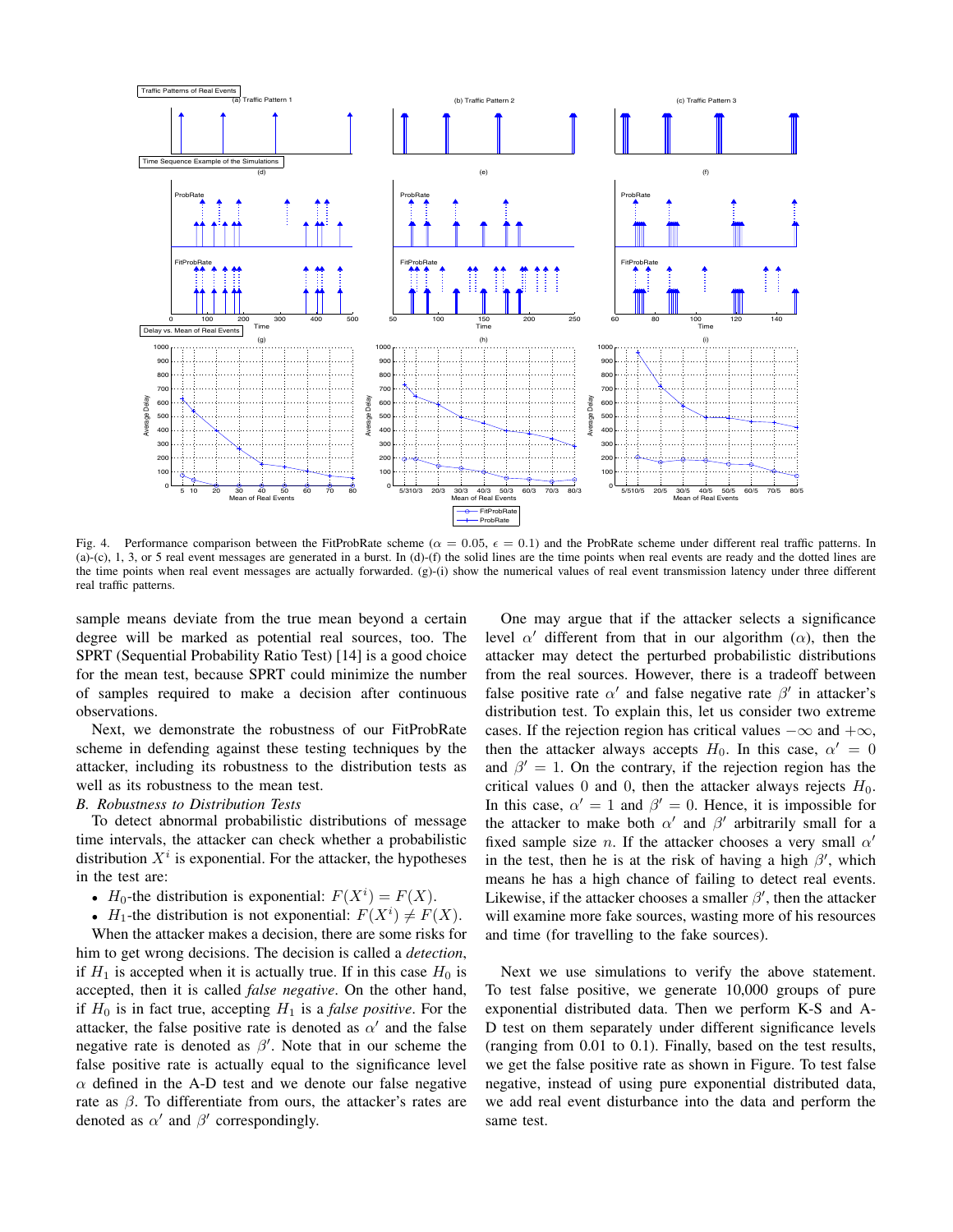

Fig. 5. A tradeoff between  $\alpha'$  and  $\beta'$  for the attacker ( $\alpha = 0.05$ ).

In Fig. 5, the x-axis is the significance level used by the attacker and the y-axis represents the false rate (either false positive or false negative). We can observe that the false negative rate  $\beta'$  of the attacker's test (A-D test or K-S test) is high, which indicates that it is hard for the attacker to detect the disturbed message transmission intervals of real events. Second, if the attacker tries to decrease the false negative rate  $\beta'$  by selecting a higher significance level in his distribution test, then the false positive rate  $\alpha'$  will increase. As such, no matter which statistical distribution test the attacker uses, there is a tradeoff between false negative rate and false positive rate for the attacker.

We also check the impact of the significance level in our scheme to the detection rate of the attacker. If the significance level  $\alpha$  in the A-D test of our scheme is larger, e.g., it is increased from 0.05 to 0.10, then the distributions of message time intervals from real sources in our scheme exhibit less abnormality, i.e.,  $F(X<sup>i</sup>)$  is closer to  $F(X)$ . Hence, it is harder<br>for the attacker to detect the real events and thus the false for the attacker to detect the real events and thus the false negative rate of the attacker is slightly higher (the figure is not shown here because it has only slight difference with Fig. 5).

#### *C. Robustness to Mean Test*

After the distribution test, the attacker may conduct a mean test to detect the disturbed means. As message interval data come in continuously, SPRT [14] is a natural choice for such a test. In the SPRT test, after the attacker chooses a threshold  $\epsilon'$ (in contrast to the corresponding recovery threshold  $\epsilon$  defined in our scheme), the attacker can do the following to detect real event messages:

- Test two alternatives  $H_0: \mu^i \geq \mu$ ,  $H_1: \mu^i \leq \mu_1$ , if we denote  $\mu_1 = (1 - \epsilon')\mu$ , where  $\mu^i$  is the sample mean from<br>cell *i* and *u* is the population mean of the exponential cell i and  $\mu$  is the population mean of the exponential distribution. Because in our scheme sample mean tends to be smaller than population mean according to Algorithm 3, with  $\mu_i \geq \mu$  the attacker can safely decide that no real event has occurred;
- Choose among three possible decisions: (i) accepting  $H_0$ means that there are no real event messages; (ii) accepting  $H_1$  means that there are real event messages; or (iii) continue the test due to insufficient observations.

Following [14], the above composite hypotheses could be converted to simple hypotheses  $H_0$ :  $\mu^i = \mu$  and  $H_1$ :  $\mu^i = \mu_1$ . Accepting  $H_0$  may cause false negative  $(\beta')$  and accepting  $H_1$ may cause false positive  $(\alpha')$ .

In more detail, the SPRT mean test for the attacker works as follows. Each time a new message time interval  $im d_k^i (k \ge 1)$ <br>from cell *i* is observed, the following statistics will be calcufrom cell  $i$  is observed, the following statistics will be calculated

$$
s_k = \log \frac{f(imd_1^i, \mu_1) \cdots f(imd_k^i, \mu_1)}{f(imd_1^i, \mu) \cdots f(imd_k^i, \mu)},
$$

where  $f$  is the probability density function of the exponential distribution. Two boundaries  $A$  and  $B$  are decided according to the predetermined false positive rate  $\alpha'$  and false negative rate  $\beta'$ :  $A = \log \frac{1-\beta'}{\alpha'}$  and  $B = \log \frac{\beta'}{1-\alpha'}$ . If  $s_k \leq B$ , the test is terminated and  $H_{\alpha}$ :  $\mu^i = \mu$  is accorded If  $c_i > A$ , the test is terminated and  $H_0$ :  $\mu^i = \mu$  is accepted. If  $s_k \geq A$ , the test is terminated and  $H_1$ :  $\mu^i = \mu_1$  is accepted. If  $B < s_k < A$ , more observations are needed to make a decision.

Simulation results of the SPRT test for the attacker are presented in Table I and Table II. In both tables, we set the significance level  $\alpha = 0.05$  and the recovery threshold  $\epsilon = 0.05$  for our scheme; all the generated message transmission intervals in the simulation have passed the exponential distribution test, and about one half of them are actually disturbed ones due to randomly generated real events. In Table I, we fix the attacker's false negative rate  $\beta'$ , and check the impact of  $\alpha'$  and  $\epsilon'$  to the number of observations needed for the attacker to make a decision. In Table II, we check the impact of  $\beta'$  and  $\epsilon'$  under the condition that  $\alpha'$  is fixed. From these two tables, we can see that the test results always accept  $H_0$  (theoretically  $H_1$  could also be accepted, subject to the traffic pattern)), which means there is a high chance for the attacker to fail in real event detection.

In addition, there is long delay for the attacker to make a decision. For example, when  $\alpha' = 0.05$ ,  $\beta' = 0.20$ , and  $\epsilon' = 0.05$  after the first message more than 1,000 observations  $\epsilon' = 0.05$ , after the first message more than 1,000 observations<br>are needed for the attacker to draw a decision. Even if the are needed for the attacker to draw a decision. Even if the attacker's conclusion is correct in the end, this may already render the detection worthless.

We further notice from the tables that the number of observations for the attacker to make a decision decreases with the attacker's false positive/negative rate. When the number of observations to make a decision decreases, both the false negative rate  $\beta'$  and false positive rate  $\alpha'$  of the attacker become higher. That is, if the attacker wants to make a faster decision, the attacker will have to be willing to accept higher false positive and false negative. Also, the number of observations for the attacker to make a decision decreases with the attacker's recovery threshold  $\epsilon'$ . If the recovery threshold is higher (e.g., increased from 0.05 to 0.10), the sample data exhibit less abnormality according to the attacker's criteria. Therefore, the attacker draws a quicker conclusion to say that there are no real event messages (although it is still a wrong decision).

In conclusion, the attacker cannot effectively detect the occurrences of real events even after he employs the SPRTbased mean test. We notice that SPRT test is not the only choice for the attacker to detect changed sample mean, but we believe that due to the statistical nature of the problem, the attacker cannot obtain perfect accurate results.